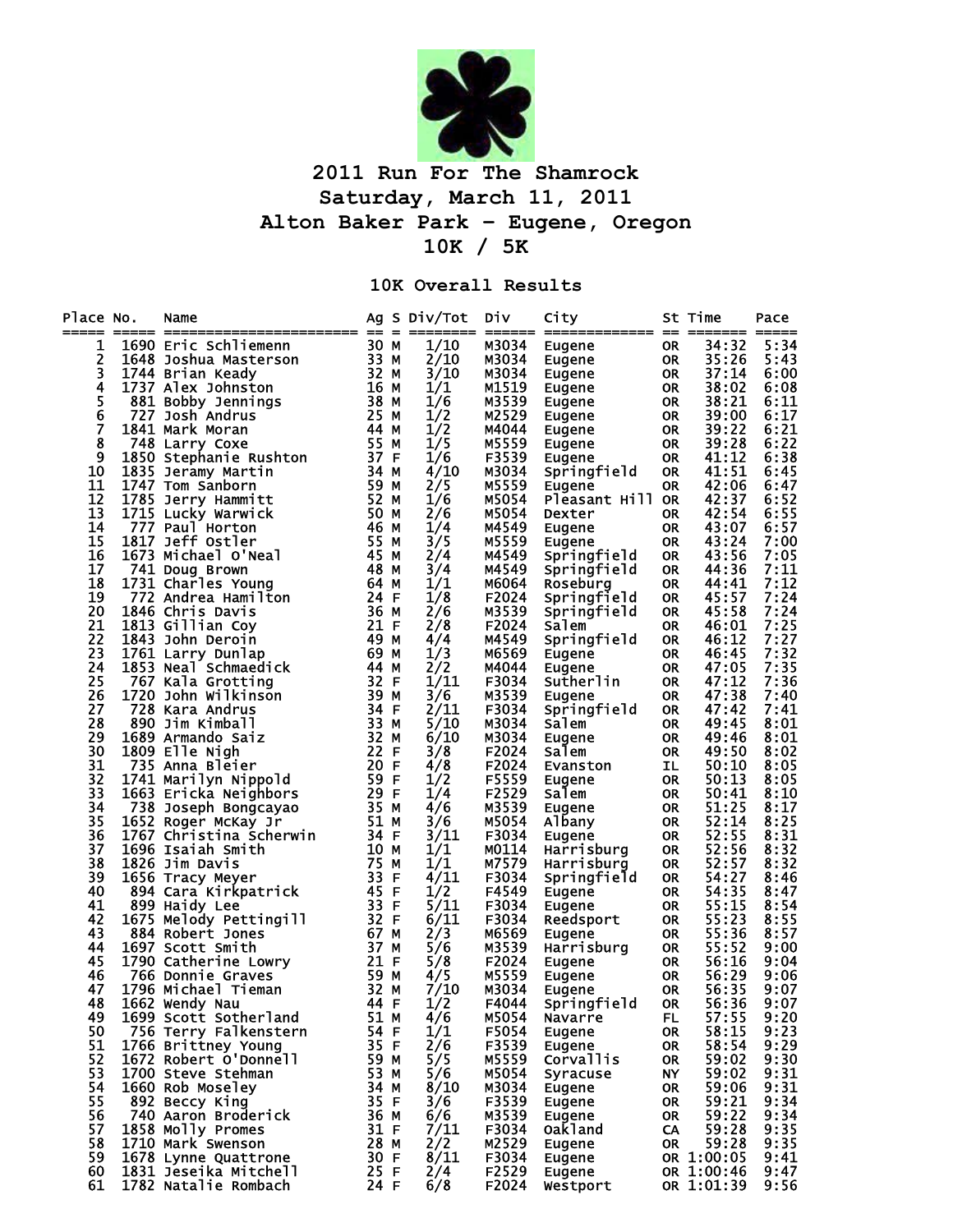| 62<br>736 Annie Boggs<br>63<br>1845 Jared Snider<br>64<br>1712 Karla Torres<br>65<br>1733 Rhonda Zimlich<br>66<br>1818 Rachael Wolfgang<br>67<br>1819 Nick Wolfgang<br>68<br>896 Amy Korbe<br>69<br>737 Alex Bok<br>70<br>888 Leona Kephart<br>71<br>895 Jan Kirkpatrick<br>72<br>1726 Karen Wolfgang<br>73<br>1727 Ralph Wolfgang<br>74<br>1698 Courtney Sotherland<br>75<br>1692 Josey Scott<br>76<br>1693 Josh Scott<br>77<br>1732 Jenny Yvanez<br>78<br>1676 Julie Phelps<br>79<br>1770 Wally Burman |          | 39 F<br>30 M<br>40 F<br>39 F<br>31 F<br>30 M<br>28 F<br>21 F<br>46 F<br>30 F<br>58 F<br>65 M<br>26 F<br>24 F<br>23 M<br>31 F<br>35 F<br>54 M | 4/6<br>9/10<br>2/2<br>5/6<br>9/11<br>10/10<br>3/4<br>7/8<br>2/2<br>10/11<br>2/2<br>3/3<br>4/4<br>8/8<br>1/1<br>11/11<br>6/6<br>6/6 |    | F3539<br>M3034<br>F4044<br>F3539<br>F3034<br>M3034<br>F2529<br>F2024<br>F4549<br>F3034<br>F5559<br>M6569<br>F2529<br>F2024<br>M2024<br>F3034<br>F3539<br>M5054 | Elmira<br>Eugene<br>Eugene<br>Eugene<br>Eugene<br>Eugene<br>Eugene<br>Eugene<br>Elmira<br>Eugene<br>Galeton<br>Galeton<br>Ponchatoula<br><b>Riddle</b><br>Riddle<br>Eugene<br>Eugene<br>Eugene |          | OR 1:02:01 9:59<br>OR 1:02:40 10:06<br>OR 1:03:37 10:15<br>OR 1:03:47 10:16<br>OR 1:03:59 10:18<br>OR 1:03:59 10:18<br>OR 1:05:18 10:31<br>OR 1:05:19 10:31<br>OR 1:05:54 10:37<br>OR 1:06:00 10:38<br>PA 1:06:27 10:42<br>PA 1:06:27 10:42<br>LA 1:07:06 10:48<br>OR 1:07:51 10:56<br>OR 1:07:51 10:56<br>OR 1:08:29 11:02<br>OR 1:10:01 11:17<br>OR 1:13:40 11:52 |              |
|----------------------------------------------------------------------------------------------------------------------------------------------------------------------------------------------------------------------------------------------------------------------------------------------------------------------------------------------------------------------------------------------------------------------------------------------------------------------------------------------------------|----------|----------------------------------------------------------------------------------------------------------------------------------------------|------------------------------------------------------------------------------------------------------------------------------------|----|----------------------------------------------------------------------------------------------------------------------------------------------------------------|------------------------------------------------------------------------------------------------------------------------------------------------------------------------------------------------|----------|---------------------------------------------------------------------------------------------------------------------------------------------------------------------------------------------------------------------------------------------------------------------------------------------------------------------------------------------------------------------|--------------|
|                                                                                                                                                                                                                                                                                                                                                                                                                                                                                                          |          |                                                                                                                                              |                                                                                                                                    |    |                                                                                                                                                                | 10K Results By Age Group                                                                                                                                                                       |          |                                                                                                                                                                                                                                                                                                                                                                     |              |
| MALE AGE GROUP: 01 TO 14<br>1 Isaiah Smith<br>MALE AGE GROUP: 15 TO 19                                                                                                                                                                                                                                                                                                                                                                                                                                   | 10       | 52:56                                                                                                                                        | 8:32                                                                                                                               |    |                                                                                                                                                                |                                                                                                                                                                                                |          |                                                                                                                                                                                                                                                                                                                                                                     |              |
| 1 Alex Johnston<br>MALE AGE GROUP: 20 TO 24                                                                                                                                                                                                                                                                                                                                                                                                                                                              | 16       | 38:02                                                                                                                                        | 6:08                                                                                                                               |    |                                                                                                                                                                |                                                                                                                                                                                                |          |                                                                                                                                                                                                                                                                                                                                                                     |              |
| <b>1 Josh Scott</b><br>FEMALE AGE GROUP: 20 TO 24                                                                                                                                                                                                                                                                                                                                                                                                                                                        |          | 23 1:07:51 10:56                                                                                                                             |                                                                                                                                    |    |                                                                                                                                                                |                                                                                                                                                                                                |          |                                                                                                                                                                                                                                                                                                                                                                     |              |
| 1 Andrea Hamilton<br>2 Gillian Coy                                                                                                                                                                                                                                                                                                                                                                                                                                                                       | 24<br>21 | 45:57<br>46:01                                                                                                                               | 7:24<br>7:25                                                                                                                       |    |                                                                                                                                                                | 5 Catherine Lowry<br>6 Natalie Rombach                                                                                                                                                         | 21       | 56:16<br>24 1:01:39                                                                                                                                                                                                                                                                                                                                                 | 9:04<br>9:56 |
| 3 Elle Nigh                                                                                                                                                                                                                                                                                                                                                                                                                                                                                              | 22       | 49:50                                                                                                                                        | 8:02                                                                                                                               |    | <b>7 Alex Bok</b>                                                                                                                                              |                                                                                                                                                                                                |          | 21 1:05:19 10:31                                                                                                                                                                                                                                                                                                                                                    |              |
| 4 Anna Bleier<br>MALE AGE GROUP: 25 TO 29                                                                                                                                                                                                                                                                                                                                                                                                                                                                | 20       | 50:10                                                                                                                                        | 8:05                                                                                                                               | 8. |                                                                                                                                                                | Josey Scott                                                                                                                                                                                    |          | 24 1:07:51 10:56                                                                                                                                                                                                                                                                                                                                                    |              |
| <b>1 Josh Andrus</b><br>FEMALE AGE GROUP: 25 TO 29                                                                                                                                                                                                                                                                                                                                                                                                                                                       | 25       | 39:00                                                                                                                                        | 6:17                                                                                                                               |    |                                                                                                                                                                | 2 Mark Swenson                                                                                                                                                                                 | 28       | 59:28                                                                                                                                                                                                                                                                                                                                                               | 9:35         |
| 1 Ericka Neighbors                                                                                                                                                                                                                                                                                                                                                                                                                                                                                       | 29       | 50:41                                                                                                                                        | 8:10                                                                                                                               |    | 3 Amy Korbe                                                                                                                                                    |                                                                                                                                                                                                |          | 28 1:05:18 10:31                                                                                                                                                                                                                                                                                                                                                    |              |
| 2 Jeseika Mitchell<br>MALE AGE GROUP: 30 TO 34                                                                                                                                                                                                                                                                                                                                                                                                                                                           |          | 25 1:00:46                                                                                                                                   | 9:47                                                                                                                               |    |                                                                                                                                                                | 4 Courtney Sotherland                                                                                                                                                                          |          | 26 1:07:06 10:48                                                                                                                                                                                                                                                                                                                                                    |              |
| 1 Eric Schliemenn<br>2 Joshua Masterson                                                                                                                                                                                                                                                                                                                                                                                                                                                                  | 30<br>33 | 34:32<br>35:26                                                                                                                               | 5:34<br>5:43                                                                                                                       |    |                                                                                                                                                                | 6 Armando Saiz<br>7 Michael Tieman                                                                                                                                                             | 32<br>32 | 49:46<br>56:35                                                                                                                                                                                                                                                                                                                                                      | 8:01<br>9:07 |
| 3 Brian Keady                                                                                                                                                                                                                                                                                                                                                                                                                                                                                            | 32       | 37:14                                                                                                                                        | 6:00                                                                                                                               |    |                                                                                                                                                                | 8 Rob Moseley                                                                                                                                                                                  | 34       | 59:06<br>30 1:02:40 10:06                                                                                                                                                                                                                                                                                                                                           | 9:31         |
| 4 Jeramy Martin<br>5 Jim Kimball                                                                                                                                                                                                                                                                                                                                                                                                                                                                         | 34<br>33 | 41:51<br>49:45                                                                                                                               | 6:45<br>8:01                                                                                                                       |    |                                                                                                                                                                | 9 Jared Snider<br>10 Nick Wolfgang                                                                                                                                                             |          | 30 1:03:59                                                                                                                                                                                                                                                                                                                                                          | 10:18        |
| FEMALE AGE GROUP: 30 TO 34<br>1 Kala Grotting                                                                                                                                                                                                                                                                                                                                                                                                                                                            | 32       | 47:12                                                                                                                                        | 7:36                                                                                                                               |    |                                                                                                                                                                | 7 Molly Promes                                                                                                                                                                                 | 31       | 59:28                                                                                                                                                                                                                                                                                                                                                               | 9:35         |
| 2 Kara Andrus<br>3 Christina Scherwin                                                                                                                                                                                                                                                                                                                                                                                                                                                                    | 34<br>34 | 47:42<br>52:55                                                                                                                               | 7:41<br>8:31                                                                                                                       |    |                                                                                                                                                                | 8 Lynne Quattrone                                                                                                                                                                              |          | 30 1:00:05<br>31 1:03:59 10:18                                                                                                                                                                                                                                                                                                                                      | 9:41         |
| 4 Tracy Meyer                                                                                                                                                                                                                                                                                                                                                                                                                                                                                            | 33       | 54:27                                                                                                                                        | 8:46                                                                                                                               |    |                                                                                                                                                                | 9 Rachael Wolfgang<br>10 Jan Kirkpatrick                                                                                                                                                       |          | 30 1:06:00 10:38                                                                                                                                                                                                                                                                                                                                                    |              |
| 5 Haidy Lee<br>6 Melody Pettingill                                                                                                                                                                                                                                                                                                                                                                                                                                                                       | 33<br>32 | 55:15<br>55:23                                                                                                                               | 8:54<br>8:55                                                                                                                       |    |                                                                                                                                                                | 11 Jenny Yvanez                                                                                                                                                                                |          | 31 1:08:29 11:02                                                                                                                                                                                                                                                                                                                                                    |              |
| MALE AGE GROUP: 35 TO 39                                                                                                                                                                                                                                                                                                                                                                                                                                                                                 | 38       | 38:21                                                                                                                                        | 6:11                                                                                                                               |    |                                                                                                                                                                |                                                                                                                                                                                                | 35       | 51:25                                                                                                                                                                                                                                                                                                                                                               | 8:17         |
| 1 Bobby Jennings<br>2 Chris Davis                                                                                                                                                                                                                                                                                                                                                                                                                                                                        | 36       | 45:58                                                                                                                                        | 7:24                                                                                                                               |    |                                                                                                                                                                | 4 Joseph Bongcayao<br>5 Scott Smith                                                                                                                                                            | 37       | 55:52                                                                                                                                                                                                                                                                                                                                                               | 9:00         |
| 3 John Wilkinson<br>FEMALE AGE GROUP: 35 TO 39                                                                                                                                                                                                                                                                                                                                                                                                                                                           | 39       | 47:38                                                                                                                                        | 7:40                                                                                                                               |    |                                                                                                                                                                | 6 Aaron Broderick                                                                                                                                                                              | 36       | 59:22                                                                                                                                                                                                                                                                                                                                                               | 9:34         |
| 1 Stephanie Rushton                                                                                                                                                                                                                                                                                                                                                                                                                                                                                      | 37<br>35 | 41:12<br>58:54                                                                                                                               | 6:38<br>9:29                                                                                                                       |    |                                                                                                                                                                | 4 Annie Boggs<br>5 Rhonda Zimlich                                                                                                                                                              |          | 39 1:02:01<br>39 1:03:47 10:16                                                                                                                                                                                                                                                                                                                                      | 9:59         |
| 2 Brittney Young<br>3 Beccy King                                                                                                                                                                                                                                                                                                                                                                                                                                                                         | 35       | 59:21                                                                                                                                        | 9:34                                                                                                                               |    |                                                                                                                                                                | 6 Julie Phelps                                                                                                                                                                                 |          | 35 1:10:01 11:17                                                                                                                                                                                                                                                                                                                                                    |              |
| MALE AGE GROUP: 40 TO 44<br>1 Mark Moran                                                                                                                                                                                                                                                                                                                                                                                                                                                                 | 44       | 39:22                                                                                                                                        | 6:21                                                                                                                               |    |                                                                                                                                                                | 2 Neal Schmaedick                                                                                                                                                                              | 44       | 47:05                                                                                                                                                                                                                                                                                                                                                               | 7:35         |
| FEMALE AGE GROUP: 40 TO 44<br>1 Wendy Nau                                                                                                                                                                                                                                                                                                                                                                                                                                                                | 44       | 56:36                                                                                                                                        | 9:07                                                                                                                               |    |                                                                                                                                                                | 2 Karla Torres                                                                                                                                                                                 |          | 40 1:03:37 10:15                                                                                                                                                                                                                                                                                                                                                    |              |
| MALE AGE GROUP: 45 TO 49                                                                                                                                                                                                                                                                                                                                                                                                                                                                                 |          |                                                                                                                                              |                                                                                                                                    |    |                                                                                                                                                                |                                                                                                                                                                                                |          |                                                                                                                                                                                                                                                                                                                                                                     |              |
| 1 Paul Horton<br>2 Michael O'Neal                                                                                                                                                                                                                                                                                                                                                                                                                                                                        | 46<br>45 | 43:07<br>43:56                                                                                                                               | 6:57<br>7:05                                                                                                                       |    | 3 Doug Brown                                                                                                                                                   | 4 John Deroin                                                                                                                                                                                  | 48<br>49 | 44:36<br>46:12                                                                                                                                                                                                                                                                                                                                                      | 7:11<br>7:27 |
| FEMALE AGE GROUP: 45 TO 49<br>1 Cara Kirkpatrick                                                                                                                                                                                                                                                                                                                                                                                                                                                         | 45       | 54:35                                                                                                                                        | 8:47                                                                                                                               |    |                                                                                                                                                                | 2 Leona Kephart                                                                                                                                                                                |          | 46 1:05:54 10:37                                                                                                                                                                                                                                                                                                                                                    |              |
| MALE AGE GROUP: 50 TO 54                                                                                                                                                                                                                                                                                                                                                                                                                                                                                 |          |                                                                                                                                              |                                                                                                                                    |    |                                                                                                                                                                |                                                                                                                                                                                                |          |                                                                                                                                                                                                                                                                                                                                                                     |              |
| 1 Jerry Hammitt<br>2 Lucky Warwick                                                                                                                                                                                                                                                                                                                                                                                                                                                                       | 52<br>50 | 42:37<br>42:54                                                                                                                               | 6:52<br>6:55                                                                                                                       |    |                                                                                                                                                                | 4 Scott Sotherland<br>5 Steve Stehman                                                                                                                                                          | 51<br>53 | 57:55<br>59:02                                                                                                                                                                                                                                                                                                                                                      | 9:20<br>9:31 |
| 3 Roger McKay Jr<br>FEMALE AGE GROUP: 50 TO 54                                                                                                                                                                                                                                                                                                                                                                                                                                                           | 51       | 52:14                                                                                                                                        | 8:25                                                                                                                               |    |                                                                                                                                                                | 6 Wally Burman                                                                                                                                                                                 |          | 54 1:13:40 11:52                                                                                                                                                                                                                                                                                                                                                    |              |
| 1 Terry Falkenstern<br>MALE AGE GROUP: 55 TO 59                                                                                                                                                                                                                                                                                                                                                                                                                                                          | 54       | 58:15                                                                                                                                        | 9:23                                                                                                                               |    |                                                                                                                                                                |                                                                                                                                                                                                |          |                                                                                                                                                                                                                                                                                                                                                                     |              |
| 1 Larry Coxe                                                                                                                                                                                                                                                                                                                                                                                                                                                                                             | 55       | 39:28                                                                                                                                        | 6:22                                                                                                                               |    |                                                                                                                                                                | 4 Donnie Graves                                                                                                                                                                                | 59       | 56:29                                                                                                                                                                                                                                                                                                                                                               | 9:06         |
| 2 Tom Sanborn<br>3 Jeff Ostler                                                                                                                                                                                                                                                                                                                                                                                                                                                                           | 59<br>55 | 42:06<br>43:24                                                                                                                               | 6:47<br>7:00                                                                                                                       |    |                                                                                                                                                                | 5 Robert O'Donnell                                                                                                                                                                             | 59       | 59:02                                                                                                                                                                                                                                                                                                                                                               | 9:30         |
| FEMALE AGE GROUP: 55 TO 59<br>1 Marilyn Nippold                                                                                                                                                                                                                                                                                                                                                                                                                                                          | 59       | 50:13                                                                                                                                        | 8:05                                                                                                                               |    |                                                                                                                                                                | 2 Karen Wolfgang                                                                                                                                                                               |          | 58 1:06:27 10:42                                                                                                                                                                                                                                                                                                                                                    |              |
| MALE AGE GROUP: 60 TO 64                                                                                                                                                                                                                                                                                                                                                                                                                                                                                 | 64       | 44:41                                                                                                                                        | 7:12                                                                                                                               |    |                                                                                                                                                                |                                                                                                                                                                                                |          |                                                                                                                                                                                                                                                                                                                                                                     |              |
| 1 Charles Young                                                                                                                                                                                                                                                                                                                                                                                                                                                                                          |          |                                                                                                                                              |                                                                                                                                    |    |                                                                                                                                                                |                                                                                                                                                                                                |          |                                                                                                                                                                                                                                                                                                                                                                     |              |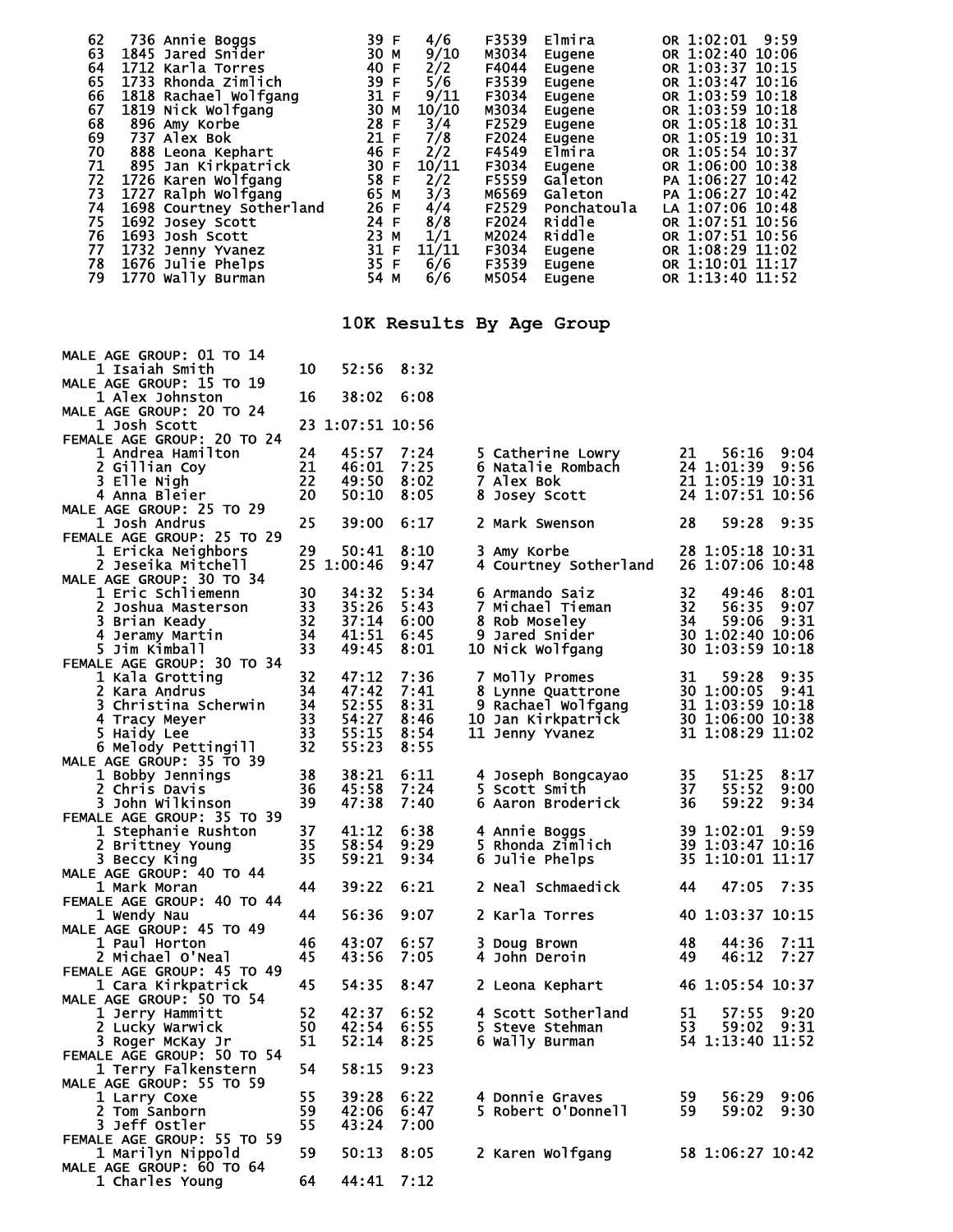| MALE AGE GROUP: 65 TO 69         |          |                          |                  |                  |
|----------------------------------|----------|--------------------------|------------------|------------------|
| 1 Larry Dunlap<br>2 Robert Jones | 69<br>67 | 46:45 7:32<br>55:36 8:57 | 3 Ralph Wolfgang | 65 1:06:27 10:42 |
| MALE AGE GROUP: 75 TO 79         |          |                          |                  |                  |
| 1 Jim Davis                      |          | 75 52:57 8:32            |                  |                  |

## **5K Overall Results**

| Place No.     | Name                                                                                                                                                                                                                                                 |                   |   | Ag S Div/Tot | Div            | City                       |                        | St Time        | Pace         |
|---------------|------------------------------------------------------------------------------------------------------------------------------------------------------------------------------------------------------------------------------------------------------|-------------------|---|--------------|----------------|----------------------------|------------------------|----------------|--------------|
| 1             |                                                                                                                                                                                                                                                      |                   |   | 1/12         | M1519          | Salem                      | 0R                     | 17:45          | 5:43         |
|               |                                                                                                                                                                                                                                                      |                   |   | 2/12         | M1519          | salem                      | <b>OR</b>              | 17:59          | 5:48         |
| $\frac{2}{3}$ |                                                                                                                                                                                                                                                      |                   |   | 1/4          | M2529          | Salem                      | <b>OR</b>              | 18:11          | 5:51         |
| 4             |                                                                                                                                                                                                                                                      |                   |   | 1/8          | M5054          | Salem                      | <b>OR</b>              | 18:12          | 5:52         |
|               | 1816 Petr Quint                                                                                                                                                                                                                                      |                   |   | 1/8          | M4549          | Eugene                     | <b>OR</b>              | 18:27          | 5:57         |
| $\frac{5}{6}$ | $\frac{46}{25}$ M<br>1778 Ben Davis                                                                                                                                                                                                                  |                   |   | 2/4          | M2529          | Eugene                     | <b>OR</b>              | 18:37          | 6:00         |
| Ž             | 1822 Byrke Beller                                                                                                                                                                                                                                    | 43 M              |   | 1/10         | M4044          | Eugene                     | <b>OR</b>              | 18:42          | 6:02         |
| 8             | 1832 John Howe                                                                                                                                                                                                                                       | 36 M              |   | 1/7          | M3539          | Eugene                     | <b>OR</b>              | 18:48          | 6:03         |
| 9             | 1852 James Kiley                                                                                                                                                                                                                                     | 42 M              |   | 2/10         | M4044          | Eugene                     | <b>OR</b>              | 18:52          | 6:05         |
| 10            | 1781 Donald Fowler                                                                                                                                                                                                                                   | 46 м              |   | 2/8          | M4549          | Eugene                     | <b>OR</b>              | 18:57          | 6:06         |
| 11            | 1722 Griffin Wilson                                                                                                                                                                                                                                  | 13 M              |   | 1/9          | M0114          | Eugene                     | <b>OR</b>              | 19:01          | 6:08         |
| 12            | 1855 Todd Bosworth                                                                                                                                                                                                                                   | 53 M              |   | 2/8          | M5054          | Eugene                     | <b>OR</b>              | 19:02          | 6:08         |
| 13            | 1763 Rodrigo Hidalgo                                                                                                                                                                                                                                 | 33 M              |   | 1/7          | M3034          | Eugene                     | <b>OR</b>              | 19:04          | 6:09         |
| 14            | 1764 Jim Christian                                                                                                                                                                                                                                   |                   |   | 3/8          | M5054          | Springfield                | <b>OR</b>              | 19:10          | 6:11         |
| 15            | 51 M<br>50 M<br>50 M<br>775 Randy Hilliard                                                                                                                                                                                                           |                   |   | 4/8          | M5054          |                            | <b>OR</b>              | 19:27          | 6:16         |
| 16            | 1685 Tom Reitmann                                                                                                                                                                                                                                    |                   |   | 5/8          | M5054          | Eugene                     | <b>OR</b>              | 19:37          | 6:19         |
| 17            |                                                                                                                                                                                                                                                      |                   |   | 2/7          | M3539          | Eugene<br>Monroe           | <b>OR</b>              | 19:40          | 6:20         |
| 18            | 1757 Gavin Kuehne                                                                                                                                                                                                                                    |                   |   | 3/12         | M1519          | Eugene                     | <b>OR</b>              | 19:47          | 6:22         |
| 19            | 1814 John Wells                                                                                                                                                                                                                                      |                   |   | 1/7          | M5559          |                            | <b>OR</b>              | 19:50          | 6:23         |
| 20            | 1783 Charlie Solomon                                                                                                                                                                                                                                 |                   |   | 1/9          | F4549          | Eugene                     |                        | 20:00          | 6:26         |
| 21            |                                                                                                                                                                                                                                                      |                   |   | 4/12         | M1519          | Junction City OR<br>Eugene |                        | 20:01          | 6:27         |
| 22            |                                                                                                                                                                                                                                                      |                   |   | 5/12         | M1519          | Springfield                | 0R<br><b>OR</b>        | 20:04          | 6:28         |
| 23            |                                                                                                                                                                                                                                                      |                   |   |              | M2024          |                            |                        |                | 6:32         |
| 24            |                                                                                                                                                                                                                                                      |                   |   | 1/7<br>2/7   | M3034          | Salem                      | 0R                     | 20:16<br>20:39 | 6:39         |
| 25            | 1/80 Kyle Radley<br>1825 Christopher Broggi<br>1807 Jake Hagood<br>1752 Nick Kelley<br>1717 Jason Whitehurst<br>1849 Lynn Swanson<br>1849 Lynn Swanson<br>1869 Lynn Swanson<br>1869 Lynn Swanson<br>1869 Lynn Swanson<br>1869 Lynn Swanson<br>1869 L |                   |   |              | M3539          | Veneta                     | <b>OR</b><br><b>OR</b> |                | 6:41         |
| 26            |                                                                                                                                                                                                                                                      |                   |   | 3/7          |                | Salem                      |                        | 20:45          |              |
|               |                                                                                                                                                                                                                                                      |                   |   | 1/3          | F5559          | Cottage Grove OR           |                        | 20:52          | 6:43         |
| 27<br>28      | 760 Isaac Frank                                                                                                                                                                                                                                      |                   |   | 2/7          | M2024          | Euguene                    | OR.                    | 20:54          | 6:44         |
|               | 58 F<br>58 F<br>24 M<br>56 M<br>1829 Rick Barisero                                                                                                                                                                                                   |                   |   | 2/7          | M5559          | Eugene                     | <b>OR</b>              | 21:03          | 6:47         |
| 29<br>30      | $\frac{49 \text{ M}}{19 \text{ M}}$<br>770 Steve Grube                                                                                                                                                                                               | 19 M              |   | 3/8          | M4549          | Eugene                     | <b>OR</b>              | 21:33          | 6:56         |
|               | 1812 Mack Foster                                                                                                                                                                                                                                     |                   |   | 6/12         | M1519          | Salem                      | <b>OR</b>              | 21:44          | 7:00         |
| 31<br>32      | $51 \overline{F}$<br>1805 Theresa Kollars                                                                                                                                                                                                            |                   |   | 1/8          | F5054          | Salem                      | <b>OR</b>              | 22:05          | 7:07         |
| 33            | 1823 J Mark Eddy                                                                                                                                                                                                                                     | 47 M              |   | 4/8          | M4549          | Eugene                     | <b>OR</b>              | 22:06          | 7:07         |
| 34            | 726 Victor Alexander                                                                                                                                                                                                                                 |                   |   | 3/7          | M2024<br>M3539 | Euguene                    | <b>OR</b>              | 22:24<br>22:25 | 7:13<br>7:13 |
| 35            | 1658 Randy Mitts<br>1798 Alan Bianchi                                                                                                                                                                                                                |                   |   | 4/7          | M4044          | Springfield                | <b>OR</b>              | 22:33          | 7:16         |
| 36            |                                                                                                                                                                                                                                                      |                   |   | 3/10<br>3/7  | M5559          | Eugene<br>Dallas           | 0R<br><b>OR</b>        | 22:43          | 7:19         |
| 37            | 898 Bruce Lang                                                                                                                                                                                                                                       |                   |   |              |                |                            |                        | 22:44          | 7:19         |
| 38            | 1655 Laurie Meyer                                                                                                                                                                                                                                    |                   |   | 1/14         | F3034<br>F3539 | Springfield                | 0R                     | 22:49          | 7:21         |
| 39            | 761 Lisa Frasieur                                                                                                                                                                                                                                    | $\frac{33}{10}$ M |   | 1/13         | M3034          | Yoncalla<br>Halsey         | <b>OR</b>              | 23:01          | 7:25         |
| 40            | 1670 Randy O'Bryan                                                                                                                                                                                                                                   | 10 M              |   | 3/7<br>2/9   | M0114          |                            | <b>OR</b><br><b>OR</b> | 23:27          | 7:33         |
| 41            | 1803 Jaxon Kuykendall<br>1806 James Kuykendall                                                                                                                                                                                                       | 40 M              |   | 4/10         | M4044          | Eugene                     | <b>OR</b>              | 23:33          | 7:35         |
| 42            | 1808 Tannin Kueffner                                                                                                                                                                                                                                 | 20 F              |   | 1/9          | F2024          | Eugene<br>Salem            | <b>OR</b>              | 23:39          | 7:37         |
| 43            | 1691 Elizabeth Scott                                                                                                                                                                                                                                 | 39 F              |   | 2/13         | F3539          | Harrisburg                 | <b>OR</b>              | 23:50          | 7:41         |
| 44            | 1824 Carol Eddy                                                                                                                                                                                                                                      | 52 F              |   | 2/8          | F5054          |                            | <b>OR</b>              | 23:57          | 7:43         |
| 45            | 731 Jared Awmiller                                                                                                                                                                                                                                   |                   |   | 7/12         | M1519          | Eugene                     | <b>OR</b>              | 24:08          | 7:47         |
| 46            | 16 M<br>42 M<br>12<br>1721 Greg Wilson                                                                                                                                                                                                               |                   |   | 5/10         | M4044          | Eugene<br>Eugene<br>Tom    | <b>OR</b>              | 24:13          | 7:48         |
| 47            | 889 Charlie Kimball                                                                                                                                                                                                                                  |                   |   | 3/9          | M0114          |                            | <b>OR</b>              | 24:33          | 7:55         |
| 48            | 759 Emilie Forsberg<br>21 F                                                                                                                                                                                                                          |                   |   | 2/9          | F2024          |                            | OR                     | 24:37          | 7:56         |
| 49            | 1668 Melany Noel                                                                                                                                                                                                                                     | 29 F              |   | 1/9          | F2529          | <b>Euguene</b><br>Eugene   | <b>OR</b>              | 24:47          | 7:59         |
| 50            | 1688 Kylie Saito                                                                                                                                                                                                                                     | 19 F              |   | 1/5          | F1519          | <b>Euguene</b>             | 0R                     | 24:49          | 8:00         |
| 51            | 891 Foster Kimble                                                                                                                                                                                                                                    | 64 M              |   | 1/2          | M6064          | Salem                      | 0R                     | 24:50          | 8:00         |
| 52            | 1768 Sarah-Kate Sharkey                                                                                                                                                                                                                              | 32 F              |   | 2/14         | F3034          | Eugene                     | 0R                     | 24:52          | 8:01         |
| 53            | 1833 Schal Spencer                                                                                                                                                                                                                                   | 22 F              |   | 3/9          | F2024          | Halsey                     | 0R                     | 24:54          | 8:01         |
| 54            | 882 Jim Johnson                                                                                                                                                                                                                                      | 55 M              |   | 4/7          | M5559          | Eugene                     | 0R                     | 25:26          | 8:11         |
| 55            | 755 Maureen Eldridge                                                                                                                                                                                                                                 | 35 F              |   | 3/13         | F3539          | Harrisburg                 | 0R                     | 25:26          | 8:12         |
| 56            | 1844 Chris Hayward Mayhew                                                                                                                                                                                                                            | 53 F              |   | 3/8          | F5054          | Eugene                     | 0R                     | 25:31          | 8:13         |
| 57            | 883 Mary Johnson                                                                                                                                                                                                                                     | 48 F              |   | 2/9          | F4549          | Eugene                     | 0R                     | 25:31          | 8:13         |
| 58            | 1755 Malon Braley                                                                                                                                                                                                                                    | 16 M              |   | 8/12         | M1519          | Eugene                     | 0R                     | 25:33          | 8:14         |
| 59            | 742 Bethany Buted                                                                                                                                                                                                                                    | 19 F              |   | 2/5          | F1519          | Euguene                    | 0R                     | 25:40          | 8:16         |
| 60            | 1830 Gordon Wakeman                                                                                                                                                                                                                                  | 52 M              |   | 6/8          | M5054          | Eugene                     | 0R                     | 25:52          | 8:20         |
| 61            | 1801 Darrin McLaughlin                                                                                                                                                                                                                               | 46 M              |   | 5/8          | M4549          | Eugene                     | 0R                     | 25:53          | 8:20         |
| 62            | 1750 Paul Berger                                                                                                                                                                                                                                     | 58 M              |   | 5/7          | M5559          | Euegne                     | 0R                     | 25:58          | 8:22         |
| 63            | 1671 Cody O'Bryan                                                                                                                                                                                                                                    | 10 M              |   | 4/9          | M0114          | Halsey                     | 0R                     | 26:06          | 8:24         |
| 64            | 1800 Dan Huston                                                                                                                                                                                                                                      | 24 M              |   | 4/7          | M2024          | Eugene                     | 0R                     | 26:06          | 8:24         |
| 65            | 753 Jack Davis                                                                                                                                                                                                                                       | 56 M              |   | 6/7          | M5559          | Eugene                     | 0R                     | 27:02          | 8:42         |
| 66            | 885 Vince Jones                                                                                                                                                                                                                                      | 41 M              |   | 6/10         | M4044          | Monmouth                   | 0R                     | 27:09          | 8:45         |
| 67            | 1776 Greg Dahn                                                                                                                                                                                                                                       | 47 M              |   | 6/8          | M4549          | Eugene                     | 0R                     | 27:12          | 8:46         |
| 68            | 1777 Angela Dahn                                                                                                                                                                                                                                     | 46 F              |   | 3/9          | F4549          | Eugene                     | <b>OR</b>              | 27:13          | 8:46         |
| 69            | 886 Jasmyn Kahawai                                                                                                                                                                                                                                   | 20 F              |   | 4/9          | F2024          | Euguene                    | <b>OR</b>              | 27:16          | 8:47         |
| 70            | 1859 Amy Harter                                                                                                                                                                                                                                      |                   | F |              |                | Eugene                     | 0R                     | 27:25          | 8:50         |
| 71            | 1743 Cole Keady                                                                                                                                                                                                                                      | 10 M              |   | 5/9          | M0114          | Eugene                     | <b>OR</b>              | 27:32          | 8:52         |
|               |                                                                                                                                                                                                                                                      |                   |   |              |                |                            |                        |                |              |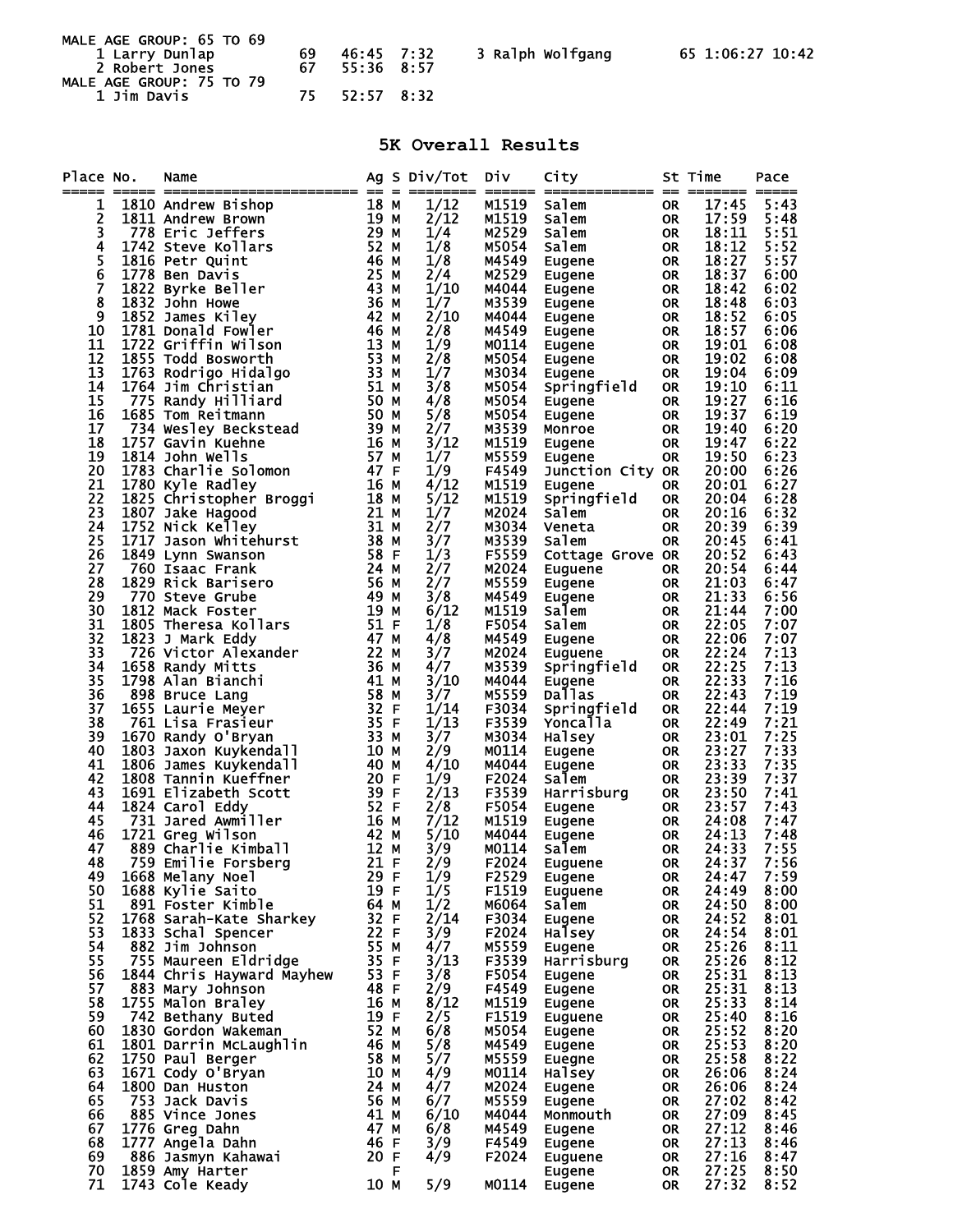| 72  | 887 Roger Keady                                                                                                                                                                                                                                      | 63<br>м                              | 2/2                | M6064        | Eugene              | 0R        | 27:34                      | 8:53  |
|-----|------------------------------------------------------------------------------------------------------------------------------------------------------------------------------------------------------------------------------------------------------|--------------------------------------|--------------------|--------------|---------------------|-----------|----------------------------|-------|
| 73  | 774 Mandi Hash                                                                                                                                                                                                                                       | 31 F                                 | 3/14               | F3034        |                     |           | 27:37                      | 8:54  |
| 74  |                                                                                                                                                                                                                                                      | 49 F                                 |                    | F4549        | Eugene              | OR        | 27:39                      | 8:54  |
| 75  | 1854 Luann Wu                                                                                                                                                                                                                                        | 49 F                                 | 4/9                |              | Eugene              | <b>OR</b> |                            |       |
|     | 754 Shari Davis                                                                                                                                                                                                                                      |                                      | 5/9                | F4549        | Eugene              | OR        | 27:41                      | 8:55  |
| 76  | 757 James Flack                                                                                                                                                                                                                                      | 35 M<br>32 M                         | 5/7                | M3539        | Eugene              | <b>OR</b> | 27:52                      | 8:59  |
| 77  | 1848 Nicholas Proudfoot<br><b>1650</b> Andrew McKague 50<br>1716 Michael Weber 509 M<br>1847 Tasha Proudfoot 37 F<br>746 Jason Coon 52<br>1661 Virginia 1112                                                                                         |                                      | 4/7                | M3034        | Eugene              | <b>OR</b> | 28:02                      | 9:02  |
| 78  |                                                                                                                                                                                                                                                      |                                      | 4/8                | F5054        | Eugene              | <b>OR</b> | 28:02                      | 9:02  |
| 79  |                                                                                                                                                                                                                                                      |                                      | 6/9                | M0114        | Redmond             | <b>OR</b> | 28:05                      | 9:03  |
| 80  |                                                                                                                                                                                                                                                      |                                      | 7/10               | M4044        | Dallas              | <b>OR</b> | 28:15                      | 9:06  |
| 81  |                                                                                                                                                                                                                                                      |                                      | 4/13               | F3539        | Eugene              | 0R        | 28:15                      | 9:06  |
| 82  |                                                                                                                                                                                                                                                      |                                      | 5/7                | M3034        | Eugene              | <b>OR</b> | 28:43                      | 9:15  |
| 83  |                                                                                                                                                                                                                                                      |                                      | 5/8                | F5054        | Eugene              | 0R        | 28:44                      | 9:15  |
| 84  |                                                                                                                                                                                                                                                      |                                      | 5/7                | M2024        | Euguene             | <b>OR</b> | 29:02                      | 9:21  |
| 85  |                                                                                                                                                                                                                                                      |                                      | 4/14               | F3034        | Eugene              | <b>OR</b> | 29:03                      | 9:21  |
| 86  |                                                                                                                                                                                                                                                      |                                      | 3/4                | M2529        | Independence        | <b>OR</b> | 29:29                      | 9:30  |
| 87  |                                                                                                                                                                                                                                                      |                                      | 3/5                | F1519        | Euguene             | <b>OR</b> | 29:47                      | 9:35  |
| 88  |                                                                                                                                                                                                                                                      |                                      | 8/10               | M4044        | Harrisburg          | <b>OR</b> | 29:54                      | 9:38  |
| 89  | 1647 Tasha Proudroot<br>1661 Jason Coon<br>1661 Virginia Mulvey<br>1661 Virginia Mulvey<br>1749 Casey Craigie<br>1815 Marie Sweeten<br>1784 Sean Bitzer<br>1657 Kathleen Miller<br>1654 David Meyer<br>1724 Nick Wilson<br>1724 Nick Wilson          |                                      | 7/9                | M0114        | Eugene              | <b>OR</b> | 30:09                      | 9:42  |
| 90  | 1802 Nash Kuykendall                                                                                                                                                                                                                                 | 08 M                                 | 8/9                | M0114        | Eugene              | <b>OR</b> | 30:21                      | 9:46  |
| 91  | 1647 Sasha Martinez                                                                                                                                                                                                                                  | 20 F                                 | 5/9                | F2024        | Eugene              | <b>OR</b> | 30:44                      | 9:54  |
| 92  |                                                                                                                                                                                                                                                      |                                      | 6/9                | F2024        | Eugene              | <b>OR</b> | 30:44                      | 9:54  |
| 93  |                                                                                                                                                                                                                                                      |                                      | 1/8                | F4044        | Creswell            | <b>OR</b> | 30:48                      | 9:55  |
| 94  |                                                                                                                                                                                                                                                      |                                      | 9/12               | M1519        | Eugene              | <b>OR</b> | 31:02 10:00                |       |
| 95  |                                                                                                                                                                                                                                                      |                                      | 5/13               | F3539        | Springfield         | <b>OR</b> | 31:03 10:00                |       |
| 96  |                                                                                                                                                                                                                                                      |                                      | 6/7                | M3034        | Eugene              | <b>OR</b> | 31:04 10:00                |       |
| 97  |                                                                                                                                                                                                                                                      |                                      | 1/3                | M6569        |                     | <b>OR</b> | 31:09 10:02                |       |
| 98  |                                                                                                                                                                                                                                                      |                                      |                    |              | Eugene              |           |                            |       |
|     |                                                                                                                                                                                                                                                      |                                      | 4/5                | F1519        | Eugene              | <b>OR</b> | 31:35 10:10                |       |
| 99  | 1723 Liz Wilson<br>1723 Liz Wilson<br>1754 Caleb Tucker<br>1754 Caleb Tucker<br>1754 Caleb Tucker<br>1719 Bridgette Wiley<br>1749 Eric Suchman<br>1834 Gregory Richterich<br>1729 Marie Woods<br>1804 Krista Kuykenball<br>1758 Robert Hawtree<br>17 |                                      | 2/8                | F4044        | Eugene              | <b>OR</b> | 31:36 10:11                |       |
| 100 |                                                                                                                                                                                                                                                      |                                      | 7/7                | M5559        | Eugene              | <b>OR</b> | 31:45 10:13                |       |
| 101 |                                                                                                                                                                                                                                                      |                                      | 6/8                | F5054        | Salem               | <b>OR</b> | 31:55 10:17                |       |
| 102 |                                                                                                                                                                                                                                                      |                                      | 6/13               | F3539        | Eugene              | <b>OR</b> | 32:04 10:20                |       |
| 103 |                                                                                                                                                                                                                                                      |                                      | 2/9                | F2529        | Eugene              | <b>OR</b> | 32:07 10:21                |       |
| 104 |                                                                                                                                                                                                                                                      |                                      | 3/9                | F2529        | Eugene              | <b>OR</b> | 32:12 10:22                |       |
| 105 |                                                                                                                                                                                                                                                      |                                      | 4/9                | F2529        | Springfield         | <b>OR</b> | 32:13                      | 10:22 |
| 106 |                                                                                                                                                                                                                                                      |                                      | 3/8                | F4044        | Eugene              | <b>OR</b> | 32:33 10:29                |       |
| 107 |                                                                                                                                                                                                                                                      |                                      | 9/10               | M4044        | Springfield         | <b>OR</b> | 32:37 10:30                |       |
| 108 |                                                                                                                                                                                                                                                      |                                      | 5/9                | F2529        | <b>Independence</b> | <b>OR</b> | 32:45 10:33                |       |
| 109 |                                                                                                                                                                                                                                                      |                                      | 1/7                | F0114        | Junction City OR    |           | 32:49 10:34                |       |
| 110 |                                                                                                                                                                                                                                                      |                                      | 5/14               | F3034        | Junction City OR    |           | 32:49 10:34                |       |
| 111 |                                                                                                                                                                                                                                                      |                                      | 2/7                | F0114        | Eugene              | OR        | 32:57 10:37                |       |
| 112 |                                                                                                                                                                                                                                                      |                                      | 7/13               | F3539        | Eugene              | OR        | 33:01 10:38                |       |
| 113 |                                                                                                                                                                                                                                                      |                                      | 3/7                | F0114        | Harrisburg          | <b>OR</b> | 33:04 10:39                |       |
| 114 |                                                                                                                                                                                                                                                      |                                      | 8/13               | F3539        | Harrisburg          | OR        | 33:04 10:39                |       |
| 115 |                                                                                                                                                                                                                                                      |                                      | 7/8                | M5054        | Sandy               | UT        | 33:11 10:41                |       |
| 116 |                                                                                                                                                                                                                                                      |                                      | 4/7                | F0114        | Eugene              | <b>OR</b> | 33:14 10:42                |       |
| 117 | 1728 Jill Woods<br>1746 Jackie Bernhardt<br>1837 Vangie Nicklin<br>1695 Josie Smets<br>1707 Jenny Storey<br>1773 Dacki Moye<br>1775 Doug Smith<br>1799 Dawn Bitzer<br>1708 Caitlyn Strasheim<br>1709 Michelle Strasheim<br>1709 Michelle Strasheim   |                                      | 9/13               | F3539        | Eugene              | <b>OR</b> | 33:30 10:47                |       |
| 118 | 1706 Anthony Storey                                                                                                                                                                                                                                  | 30 M<br>20 M<br>20 M<br>09 F         | 7/7                | M3034        | Springfield         | OR        | 33:40 10:50                |       |
| 119 | 743 Austin Campbell                                                                                                                                                                                                                                  |                                      | 6/7                | M2024        | Springfield         | <b>OR</b> | 33:47 10:53                |       |
| 120 | 1684 Stella Regali                                                                                                                                                                                                                                   |                                      | 5/7                | F0114        | <b>Portland</b>     | <b>OR</b> | 33:54 10:55                |       |
| 121 | 1682 Samantha Regali                                                                                                                                                                                                                                 | 11 F                                 | 6/7                | F0114        | Portland            | <b>OR</b> | 34:13 11:01                |       |
| 122 | 747 Rachel Courter                                                                                                                                                                                                                                   | 22 F                                 | 7/9                | F2024        | Eugene              | OR        | 34:13 11:01                |       |
| 123 | 1756 Paul Leiter                                                                                                                                                                                                                                     | 17 M                                 | 10/12              | M1519        | Eugene              | <b>OR</b> | 35:06 11:18                |       |
| 124 | 1751 Eugene Henderson                                                                                                                                                                                                                                | 24 M                                 | 7/7                | M2024        | Eugene              | <b>OR</b> | 35:06 11:18                |       |
| 125 | 733 Troy Awmiller                                                                                                                                                                                                                                    | 46 M                                 | 7/8                | M4549        | Eugene              | <b>OR</b> | 35:15 11:21                |       |
| 126 | 732 Kristen Awmiller                                                                                                                                                                                                                                 |                                      | 4/8                | F4044        | Eugene              | OR        | 35:15 11:21                |       |
| 127 | 752 Julie Currin                                                                                                                                                                                                                                     | 42 F<br>40 F                         | 5/8                | F4044        | Creswell            | <b>OR</b> | 35:16 11:21                |       |
| 128 | 1787 Ian Holdt                                                                                                                                                                                                                                       |                                      | 9/9                | M0114        | Eugene              | <b>OR</b> | 35:19 11:22                |       |
| 129 | 1786 Dawn Holdt                                                                                                                                                                                                                                      | 11 M<br>34 F                         | 6/14               | F3034        | Eugene              | <b>OR</b> | 35:19 11:22                |       |
| 130 | 1842 Julie Thompson                                                                                                                                                                                                                                  |                                      | 8/9                | F2024        | Eugene              | <b>OR</b> | 35:26 11:25                |       |
| 131 | 1753 Daniel Collins                                                                                                                                                                                                                                  |                                      | 11/12              | M1519        | Eugene              | <b>OR</b> | 35:31 11:26                |       |
| 132 |                                                                                                                                                                                                                                                      |                                      |                    |              |                     |           | 35:32 11:27                |       |
| 133 | 1681 Paul Regali                                                                                                                                                                                                                                     |                                      | 6/7                | M3539        | Portland            | <b>OR</b> | 35:41 11:30                |       |
|     | 1840 Amy Weisman                                                                                                                                                                                                                                     |                                      | 7/14               | F3034        | Springfield         | <b>OR</b> |                            |       |
| 134 | 1836 Shalynn Aberin                                                                                                                                                                                                                                  |                                      | 7/7                | F0114        | Springfield         | <b>OR</b> | 35:44 11:30                |       |
| 135 | 1827 Melissa St Clair                                                                                                                                                                                                                                |                                      | 6/9                | F2529        | Springfield         | <b>OR</b> | 35:45 11:31                |       |
| 136 | 1828 Zack St Clair                                                                                                                                                                                                                                   |                                      | 4/4                | M2529        | Springfield         | OR        | 35:46 11:31                |       |
| 137 | 1677 Audrey Puscas                                                                                                                                                                                                                                   |                                      | 6/9                | F4549        | Salem               | <b>OR</b> | 36:21 11:42                |       |
| 138 | 902 Alaire Lowe                                                                                                                                                                                                                                      |                                      | 7/8                | F5054        | Sutherlin           | OR        | 36:23 11:43                |       |
| 139 | 900 Michele Londo                                                                                                                                                                                                                                    |                                      | 10/13              | F3539        | Eugene              | <b>OR</b> | 36:28 11:44                |       |
| 140 | 750 Treena Creach                                                                                                                                                                                                                                    | 32 F                                 | 8/14               | F3034        | Coos Bay            | <b>OR</b> | 36:28 11:45                |       |
| 141 | 1645 Barb Marlowe                                                                                                                                                                                                                                    | 56 F                                 | 2/3                | F5559        | Eugene              | <b>OR</b> | 36:40 11:49                |       |
| 142 | 730 Wendy Ardolino                                                                                                                                                                                                                                   | 30 F<br>30 F<br>42 F<br>44 F<br>24 F | 9/14               | F3034        | Eugene              | <b>OR</b> | 36:56 11:54                |       |
| 143 | 1725 Raejean Wilson                                                                                                                                                                                                                                  |                                      | 6/8                | F4044        | Eugene              | <b>OR</b> | 37:33 12:06                |       |
| 144 | 762 Kara Freske                                                                                                                                                                                                                                      |                                      | 7/8                | F4044        | Creswell            | <b>OR</b> | 37:53 12:12                |       |
| 145 | 903 Melanie Lowery                                                                                                                                                                                                                                   |                                      | 9/9                | F2024        | Creswell            | <b>OR</b> | 37:53 12:12                |       |
| 146 | 1718 Jeremiah Wilder                                                                                                                                                                                                                                 | $\frac{40}{33}$ M                    | 10/10              | M4044        | <b>Creswell</b>     | <b>OR</b> | 38:17 12:20<br>38:32 12:25 |       |
| 147 | 1774 Toni Smith                                                                                                                                                                                                                                      | 33 F                                 | 10/14              | F3034        | Springfield         | <b>OR</b> |                            |       |
| 148 | 1646 Hal Marlowe                                                                                                                                                                                                                                     |                                      | 2/3                | M6569        | Eugene              | OR        | 38:39 12:27                |       |
| 149 |                                                                                                                                                                                                                                                      | $65$ M<br>$35$ F                     | 11/13              | F3539        | Roseburg            | <b>OR</b> | 38:50 12:30                |       |
| 150 |                                                                                                                                                                                                                                                      |                                      | 7/9                | F2529        | Pleasant Hill OR    |           | 39:20 12:40                |       |
| 151 | 1644 Ali Mageenon<br>1769 Emily Breding 28 F<br>1998 Tack Lyon 30 F                                                                                                                                                                                  |                                      | 11/14              | F3034        | Corvallis           | <b>OR</b> | 39:22 12:41                |       |
| 152 |                                                                                                                                                                                                                                                      |                                      | $\overline{12}/14$ | F3034        | Keizer              | <b>OR</b> | 39:23 12:41                |       |
| 153 |                                                                                                                                                                                                                                                      |                                      | 1/1                | <b>F6064</b> | Springfield         | OR.       | 42:21 13:38                |       |
| 154 | 1762 Lisa Klotter                                                                                                                                                                                                                                    |                                      | 7/9                | F4549        | Eugene              | 0R.       | 42:22 13:39                |       |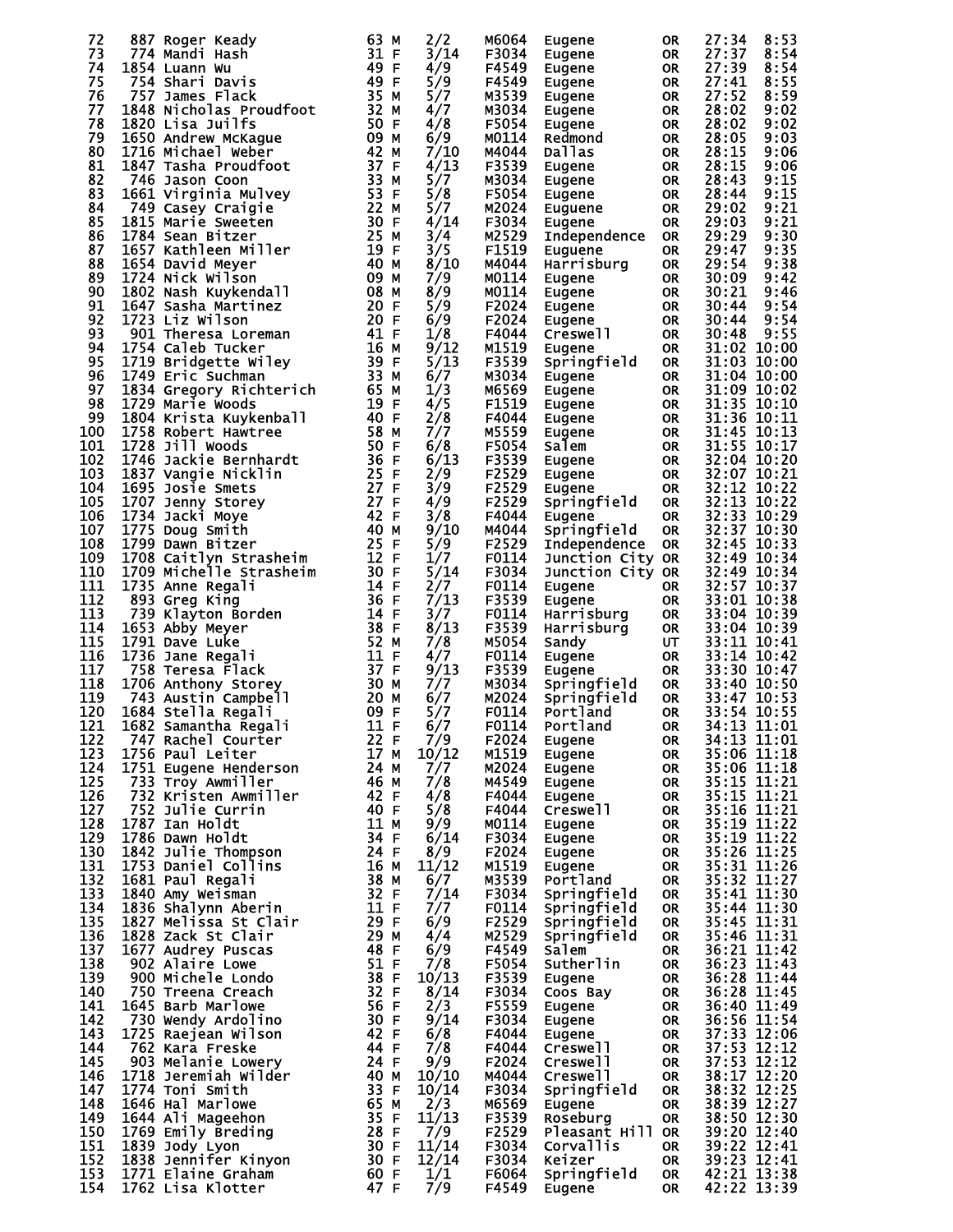| 155<br>1694 Luciana Shanklin<br>156<br>771 Auna Hall<br>157<br>1765 Kristen Nelson<br>158<br>1797 Perry Adams<br>159<br>1857 Hill Jordan<br>160<br>1821 Audrey Pearn<br>161<br>1856 Mike Hill<br>162<br>769 Nancy Grove<br>163<br>768 Chuck Grove<br>164<br>729 Melissa Antone<br>165<br>1792 Sandy Rea<br>166<br>1680 Connie Regali<br>167<br>1651 Jennifer McKague<br>168<br>1679 Angie Regali<br>169<br>1773 Dan Hill<br>170<br>1788 Steve Kellejian<br>171<br>1789 Thea Kellejian<br>172<br>1738 Colleen Johnson<br>173<br>1667 Kelli Newman |                                        | 32 F<br>33 F<br>27 F<br>51 F<br>15 M<br>72 F<br>67 M<br>56 F<br>54 M<br>37 F<br>49 F<br>70 F<br>42 F<br>38 F<br>39 M<br>45 M<br>15 F<br>49 F<br>26 F | 13/14<br>14/14<br>8/9<br>8/8<br>12/12<br>1/2<br>3/3<br>3/3<br>8/8<br>12/13<br>8/9<br>2/2<br>8/8<br>13/13<br>7/7<br>8/8<br>5/5<br>9/9<br>9/9 | F3034<br>Reedsport<br>F3034<br>Reedsport<br>F2529<br>Eugene<br>F5054<br>Veneta<br>M1519<br>Eugene<br>F7074<br>Florence<br>M6569<br>Eugene<br>F5559<br>Eugene<br>M5054<br>Eugene<br>F3539<br>Springfield<br>F4549<br>Springfield<br>F7074<br>Eugene<br>F4044<br>Redmond<br>F3539<br>Portland<br>M3539<br>Eugene<br>M4549<br>Sutherlin<br>F1519<br>Sutherlin<br>F4549<br>Springfield<br>F2529<br>Eugene | <b>OR</b><br><b>OR</b><br><b>OR</b><br><b>OR</b><br><b>OR</b><br><b>OR</b><br><b>OR</b><br>0R<br><b>OR</b><br><b>OR</b><br><b>OR</b><br>0R<br><b>OR</b><br>OR<br><b>OR</b><br><b>OR</b><br><b>OR</b><br><b>OR</b><br><b>OR</b> | 42:53 13:49<br>42:54 13:49<br>43:41 14:04<br>43:42 14:04<br>44:11 14:14<br>44:29 14:19<br>46:57 15:07<br>47:06 15:10<br>47:07 15:10<br>47:09 15:11<br>47:10 15:11<br>47:38 15:20<br>47:41 15:21<br>47:42 15:22<br>49:45 16:01<br>50:38 16:18<br>50:39 16:18<br>51:54 16:43<br>52:11 16:48 |
|--------------------------------------------------------------------------------------------------------------------------------------------------------------------------------------------------------------------------------------------------------------------------------------------------------------------------------------------------------------------------------------------------------------------------------------------------------------------------------------------------------------------------------------------------|----------------------------------------|------------------------------------------------------------------------------------------------------------------------------------------------------|---------------------------------------------------------------------------------------------------------------------------------------------|-------------------------------------------------------------------------------------------------------------------------------------------------------------------------------------------------------------------------------------------------------------------------------------------------------------------------------------------------------------------------------------------------------|--------------------------------------------------------------------------------------------------------------------------------------------------------------------------------------------------------------------------------|-------------------------------------------------------------------------------------------------------------------------------------------------------------------------------------------------------------------------------------------------------------------------------------------|
|                                                                                                                                                                                                                                                                                                                                                                                                                                                                                                                                                  |                                        |                                                                                                                                                      |                                                                                                                                             | 5K Results By Age Group                                                                                                                                                                                                                                                                                                                                                                               |                                                                                                                                                                                                                                |                                                                                                                                                                                                                                                                                           |
| MALE AGE GROUP: 01 TO 14<br>1 Griffin Wilson<br>2 Jaxon Kuykendall<br>3 Charlie Kimball<br>4 Cody O'Bryan<br>5 Cole Keady                                                                                                                                                                                                                                                                                                                                                                                                                        | 13<br>10<br>12<br>10<br>10             | 19:01<br>23:27<br>24:33<br>26:06<br>27:32                                                                                                            | 6:08<br>7:33<br>7:55<br>8:24<br>8:52                                                                                                        | 6 Andrew McKaque<br>7 Nick Wilson<br>8 Nash Kuykendall<br>9 Ian Holdt                                                                                                                                                                                                                                                                                                                                 | 09<br>09<br>08<br>11                                                                                                                                                                                                           | 28:05<br>9:03<br>30:09<br>9:42<br>9:46<br>30:21<br>35:19 11:22                                                                                                                                                                                                                            |
| FEMALE AGE GROUP: 01 TO 14<br>1 Caitlyn Strasheim<br>2 Anne Regali<br>3 Klayton Borden<br>4 Jane Regali<br>MALE AGE GROUP: 15 TO 19                                                                                                                                                                                                                                                                                                                                                                                                              | 12<br>14<br>14<br>11                   | 33:04 10:39<br>33:14 10:42                                                                                                                           | 32:49 10:34<br>32:57 10:37                                                                                                                  | 5 Stella Regali<br>6 Samantha Regali<br>7 Shalynn Aberin                                                                                                                                                                                                                                                                                                                                              | 09<br>11<br>11                                                                                                                                                                                                                 | 33:54 10:55<br>34:13 11:01<br>35:44 11:30                                                                                                                                                                                                                                                 |
| 1 Andrew Bishop<br>2 Andrew Brown<br>3 Gavin Kuehne<br>4 Kyle Radley<br>5 Christopher Broggi<br>6 Mack Foster                                                                                                                                                                                                                                                                                                                                                                                                                                    | 18<br>19<br>16<br>16<br>18<br>19       | 17:45<br>17:59<br>19:47<br>20:01<br>20:04<br>21:44                                                                                                   | 5:43<br>5:48<br>6:22<br>6:27<br>6:28<br>7:00                                                                                                | 7 Jared Awmiller<br>8 Malon Braley<br>9 Caleb Tucker<br>10 Paul Leiter<br>11 Daniel Collins<br>12 Hill Jordan                                                                                                                                                                                                                                                                                         | 16<br>16<br>16<br>17<br>16<br>15                                                                                                                                                                                               | 24:08<br>7:47<br>25:33<br>8:14<br>31:02 10:00<br>35:06 11:18<br>35:31 11:26<br>44:11 14:14                                                                                                                                                                                                |
| FEMALE AGE GROUP: 15 TO 19<br>1 Kylie Saito<br>2 Bethany Buted<br>3 Kathleen Miller<br>MALE AGE GROUP: 20 TO 24                                                                                                                                                                                                                                                                                                                                                                                                                                  | 19<br>19<br>19                         | 24:49<br>25:40<br>29:47                                                                                                                              | 8:00<br>8:16<br>9:35                                                                                                                        | 4 Marie Woods<br>5 Thea Kellejian                                                                                                                                                                                                                                                                                                                                                                     | 19<br>15                                                                                                                                                                                                                       | 31:35 10:10<br>50:39 16:18                                                                                                                                                                                                                                                                |
| 1 Jake Hagood<br>2 Isaac Frank<br>3 Victor Alexander<br>4 Dan Huston<br>FEMALE AGE GROUP: 20 TO 24                                                                                                                                                                                                                                                                                                                                                                                                                                               | 21<br>24<br>22<br>24                   | 20:16<br>20:54<br>22:24<br>26:06                                                                                                                     | 6:32<br>6:44<br>7:13<br>8:24                                                                                                                | 5 Casey Craigie<br>6 Austin Campbell<br>7 Eugene Henderson                                                                                                                                                                                                                                                                                                                                            | 22<br>20<br>24                                                                                                                                                                                                                 | 9:21<br>29:02<br>33:47 10:53<br>35:06 11:18                                                                                                                                                                                                                                               |
| 1 Tannin Kueffner<br>2 Emilie Forsberg<br>3 Schal Spencer<br>4 Jasmyn Kahawai<br>5 Sasha Martinez                                                                                                                                                                                                                                                                                                                                                                                                                                                | 20<br>21<br>22<br>20<br>20             | 24:37<br>24:54<br>27:16<br>30:44                                                                                                                     | 23:39 7:37<br>7:56<br>8:01<br>8:47<br>9:54                                                                                                  | 6 Liz Wilson<br>7 Rachel Courter<br>8 Julie Thompson<br>9 Melanie Lowery                                                                                                                                                                                                                                                                                                                              | 20<br>22<br>24<br>24                                                                                                                                                                                                           | 30:44 9:54<br>34:13 11:01<br>35:26 11:25<br>37:53 12:12                                                                                                                                                                                                                                   |
| MALE AGE GROUP: 25 TO 29<br>1 Eric Jeffers<br>2 Ben Davis<br>FEMALE AGE GROUP: 25 TO 29                                                                                                                                                                                                                                                                                                                                                                                                                                                          | 29<br>25                               | 18:11<br>18:37                                                                                                                                       | 5:51<br>6:00                                                                                                                                | 3 Sean Bitzer<br>4 Zack St Clair                                                                                                                                                                                                                                                                                                                                                                      | 25<br>29                                                                                                                                                                                                                       | 29:29 9:30<br>35:46 11:31                                                                                                                                                                                                                                                                 |
| 1 Melany Noel<br>2 Vangie Nicklin<br>3 Josie Smets<br>4 Jenny Storey<br>5 Dawn Bitzer                                                                                                                                                                                                                                                                                                                                                                                                                                                            | 29<br>25<br>27<br>27<br>25             | 24:47<br>32:12 10:22<br>32:13 10:22<br>32:45 10:33                                                                                                   | 7:59<br>32:07 10:21                                                                                                                         | 6 Melissa St Clair<br>7 Emily Breding<br>8 Kristen Nelson<br>9 Kelli Newman                                                                                                                                                                                                                                                                                                                           | 29<br>28<br>27<br>26                                                                                                                                                                                                           | 35:45 11:31<br>39:20 12:40<br>43:41 14:04<br>52:11 16:48                                                                                                                                                                                                                                  |
| MALE AGE GROUP: 30 TO 34<br>1 Rodrigo Hidalgo<br>2 Nick Kelley<br>3 Randy O'Bryan<br>4 Nicholas Proudfoot<br>FEMALE AGE GROUP: 30 TO 34                                                                                                                                                                                                                                                                                                                                                                                                          | 33<br>31<br>33<br>32                   | 19:04<br>20:39<br>23:01<br>28:02                                                                                                                     | 6:09<br>6:39<br>7:25<br>9:02                                                                                                                | 5 Jason Coon<br>6 Eric Suchman<br>7 Anthony Storey                                                                                                                                                                                                                                                                                                                                                    | 33<br>33<br>30                                                                                                                                                                                                                 | $28:43$ $9:15$<br>31:04 10:00<br>33:40 10:50                                                                                                                                                                                                                                              |
| 1 Laurie Meyer<br>2 Sarah-Kate Sharkey<br>3 Mandi Hash<br>4 Marie Sweeten<br>5 Michelle Strasheim<br>6 Dawn Holdt<br>7 Amy Weisman                                                                                                                                                                                                                                                                                                                                                                                                               | 32<br>32<br>31<br>30<br>30<br>34<br>32 | 22:44<br>24:52<br>27:37<br>29:03<br>35:19 11:22<br>35:41 11:30                                                                                       | 7:19<br>8:01<br>8:54<br>9:21<br>32:49 10:34                                                                                                 | 8 Treena Creach<br>9 Wendy Ardolino<br>10 Toni Smith<br>11 Jody Lyon<br>12 Jennifer Kinyon<br>13 Luciana Shanklin<br>14 Auna Hall                                                                                                                                                                                                                                                                     | 32<br>30<br>33<br>30<br>30<br>32<br>33                                                                                                                                                                                         | 36:28 11:45<br>36:56 11:54<br>38:32 12:25<br>39:22 12:41<br>39:23 12:41<br>42:53 13:49<br>42:54 13:49                                                                                                                                                                                     |
| MALE AGE GROUP: 35 TO 39<br>1 John Howe<br>2 Wesley Beckstead<br>3 Jason Whitehurst<br>4 Randy Mitts                                                                                                                                                                                                                                                                                                                                                                                                                                             | 36<br>39<br>38<br>36                   | 18:48<br>19:40<br>20:45<br>22:25                                                                                                                     | 6:03<br>6:20<br>6:41<br>7:13                                                                                                                | 5 James Flack<br>6 Paul Regali<br>7 Dan Hill                                                                                                                                                                                                                                                                                                                                                          | 35<br>38<br>39                                                                                                                                                                                                                 | 27:52 8:59<br>35:32 11:27<br>49:45 16:01                                                                                                                                                                                                                                                  |